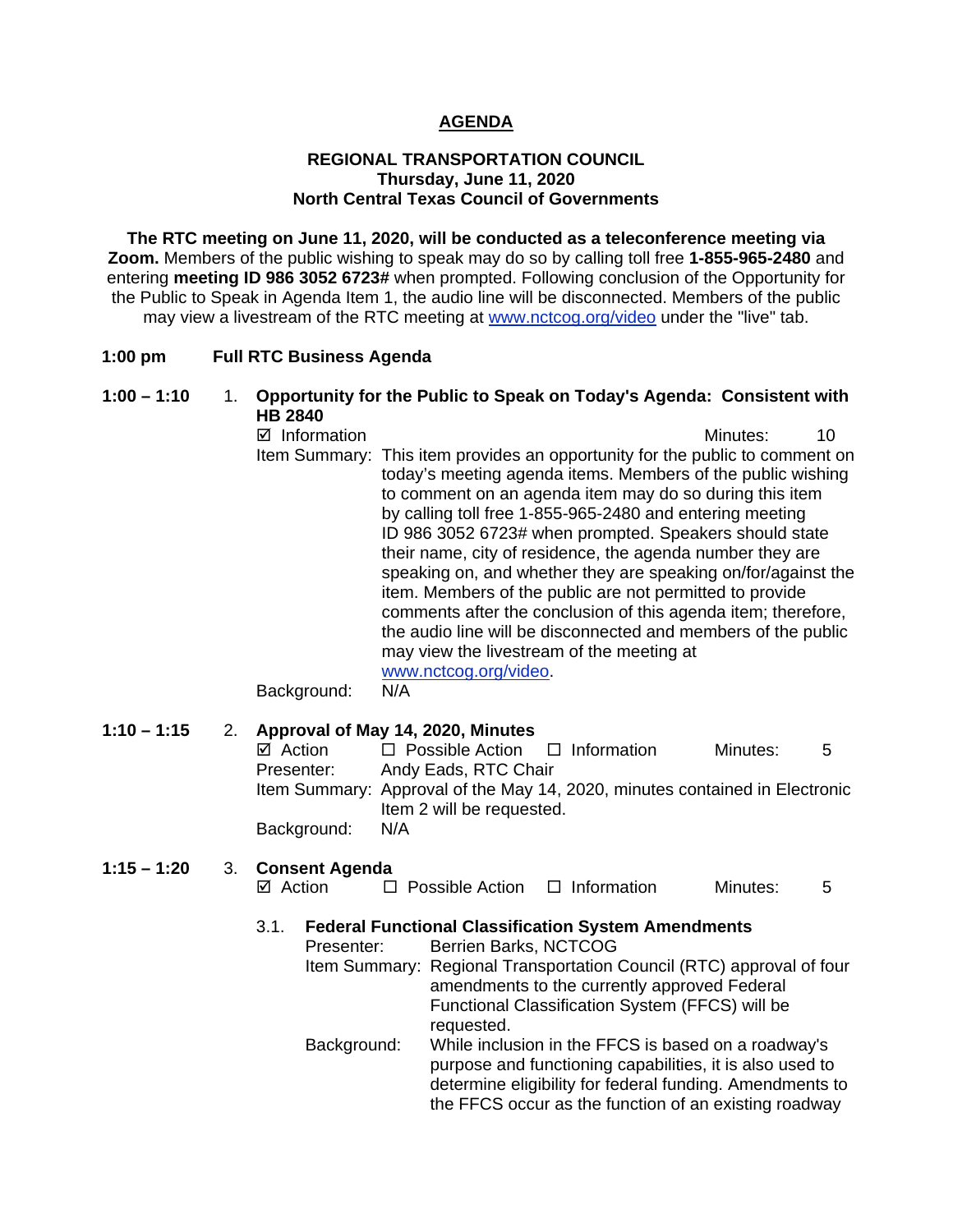changes, or as roadways need to be added due to construction, new developments, and shifts in demographic trends. Staff is currently working with the Texas Department of Transportation (TxDOT) on four proposed FFCS amendments within the Dallas and Fort Worth TxDOT districts. Three amendments involve the construction of new roadways which are included in the current Transportation Improvement Program. The fourth amendment involves a locally supported reclassification of a roadway to indicate its function more accurately. The Surface Transportation Technical Committee recommended approval of these changes at its May 22, 2020, meeting. Additional information is provided in Electronic Item 3.1.

Performance Measure(s) Addressed:

<p>✓ Safety</p>\n<p>□ Pavement and Bridge Condition</p>\n<p>□ Transit Asset</p>\n<p>✓ System Performance/Freicht/CM</p>  $\boxtimes$  System Performance/Freight/CMAQ

# **1:20 – 1:35** 4. **Orientation to Agenda/Director of Transportation Report**

 $\Box$  Possible Action  $\Box$  Information Minutes: 15 Presenter: Michael Morris, NCTCOG

- 1. Moment of Silence in Memory of George Floyd
- 2. Presentations on COVID-19 RTC4U and Infrastructure Program
- 3. Proposed House Transportation Legislation: Investing in a New Vision for the Environment and Surface Transportation
- 4. Trail of the Month Video (Postponed at the March 12, 2020, Meeting and will Remain Postponed)
- 5. Air Quality Funding Opportunities for Vehicles [\(www.nctcog.org/trans/quality/air/funding-and-resources/fundingvehicle\)](http://www.nctcog.org/trans/quality/air/funding-and-resources/fundingvehicle)
- 6. Dallas-Fort Worth Clean Cities Events [\(www.dfwcleancities.org/dfw](http://www.dfwcleancities.org/dfw-clean-cities-meetings)[clean-cities-meetings\)](http://www.dfwcleancities.org/dfw-clean-cities-meetings)
- 7. Status Report on Ozone (Electronic Item 4.1)
- 8. Recent Podcasts in Collaboration with the North Texas Commission Air Quality and Volkswagen Funding [\(https://podcasts.apple.com/us/podcast/topic-north](https://podcasts.apple.com/us/podcast/topic-north-texas/id1485003695#episodeGuid=9db98ebf-23a0-4365-aa17-1e2b3750609b)[texas/id1485003695#episodeGuid=9db98ebf-23a0-4365-aa17-](https://podcasts.apple.com/us/podcast/topic-north-texas/id1485003695#episodeGuid=9db98ebf-23a0-4365-aa17-1e2b3750609b) [1e2b3750609b\)](https://podcasts.apple.com/us/podcast/topic-north-texas/id1485003695#episodeGuid=9db98ebf-23a0-4365-aa17-1e2b3750609b)
- 9. East/West Equity Update (Electronic Item 4.2)
- 10. May Online Input Opportunity Minutes (Electronic Item 4.3)
- 11. June Online Input Opportunity Notice (Electronic Item 4.4)
- 12. Progress North Texas [\(https://www.nctcog.org/nctcg/media/Transportation/DocsMaps/About/P](https://www.nctcog.org/nctcg/media/Transportation/DocsMaps/About/Publications/Progress%20North%20Texas/PNT2020.pdf) [ublications/Progress%20North%20Texas/PNT2020.pdf\)](https://www.nctcog.org/nctcg/media/Transportation/DocsMaps/About/Publications/Progress%20North%20Texas/PNT2020.pdf)
- 13. Public Comments Report (Electronic Item 4.5)
- 14. Recent Correspondence (Electronic Item 4.6)
- 15. Recent News Articles (Electronic Item 4.7)
- 16. Recent Press Releases (Electronic Item 4.8)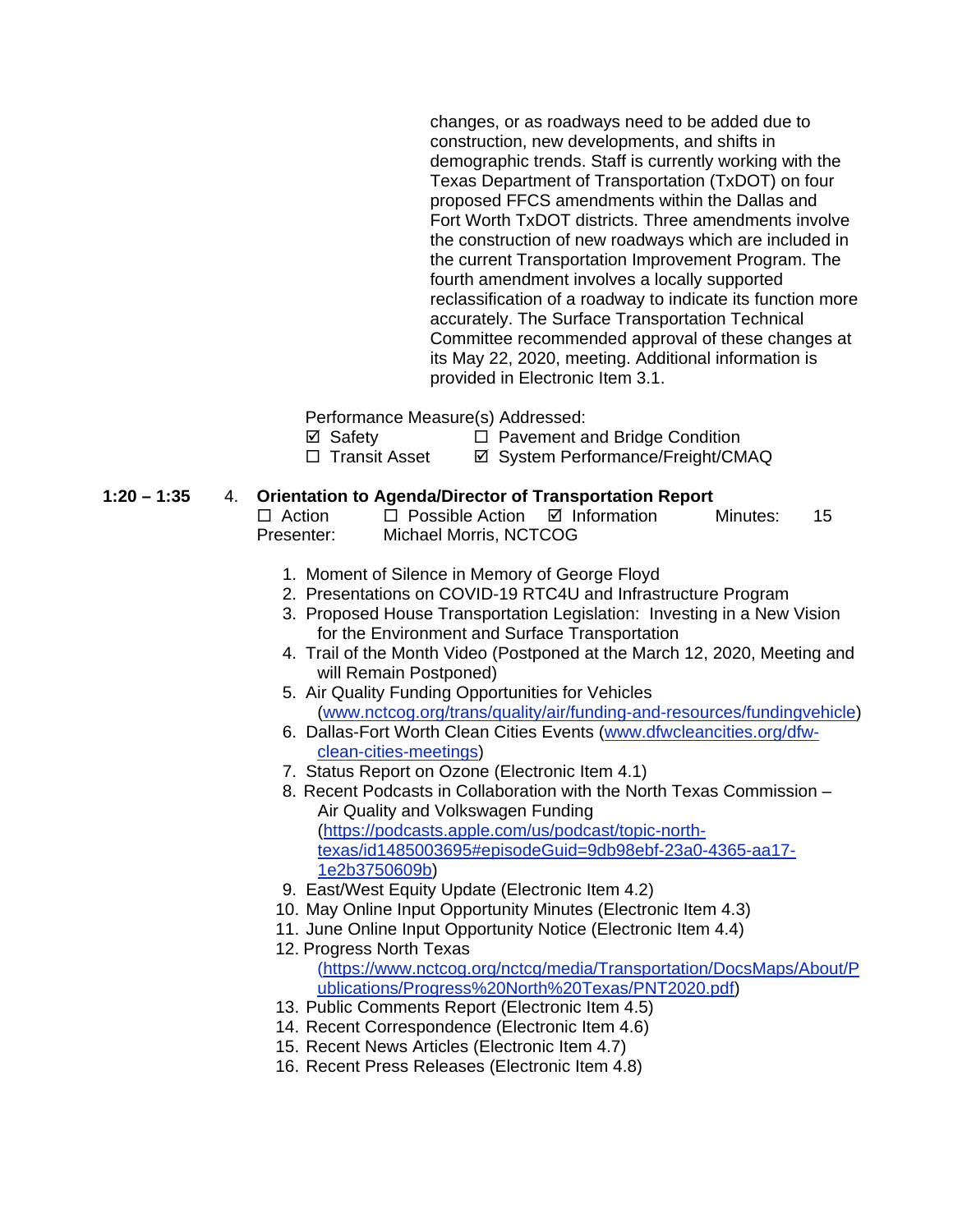## **1:35 – 1:45** 5. **2021-2024 Transportation Improvement Program Draft Listings**

**1:45 – 1:55** 6. **Southeast Dallas County Funding Partnership**

| ວ. |                    | 2021-2024 Transportation Improvement Program Draft Listings      |          |    |
|----|--------------------|------------------------------------------------------------------|----------|----|
|    | ⊠ Action           | $\Box$ Possible Action<br>$\Box$ Information                     | Minutes: | 10 |
|    | Presenter:         | Christie Gotti, NCTCOG                                           |          |    |
|    | Item Summary:      | Staff will request Regional Transportation Council (RTC)         |          |    |
|    |                    | approval of the 2021-2024 Transportation Improvement             |          |    |
|    |                    | Program (TIP) project listings and the ability to amend the      |          |    |
|    |                    | Unified Planning Work Program and other                          |          |    |
|    |                    | planning/administrative documents with TIP-related changes.      |          |    |
|    | Background:        | A new TIP is developed every two years through a cooperative     |          |    |
|    |                    | effort among the North Central Texas Council of Governments,     |          |    |
|    |                    | the Texas Department of Transportation (TxDOT), local            |          |    |
|    |                    | governments, and transportation authorities. The TIP is a        |          |    |
|    |                    | staged, multi-year listing of transportation projects with       |          |    |
|    |                    | committed funding from federal, State, and local sources within  |          |    |
|    |                    | the Dallas-Fort Worth Metropolitan Area.                         |          |    |
|    |                    |                                                                  |          |    |
|    |                    | Electronic Item 5.1 contains an overview of the TIP              |          |    |
|    |                    | development process, scope of programming, and schedule.         |          |    |
|    |                    | The financially constrained project listings can be found at     |          |    |
|    |                    | https://www.nctcog.org/nctcg/media/Transportation/DocsMaps/      |          |    |
|    |                    | Fund/TIP/21-24TIP/RTC_Action_21_24DraftProject                   |          |    |
|    |                    | Listings.pdf. Projects in fiscal years (FY) 2021-2024 will be    |          |    |
|    |                    | included in the 2021-2024 TIP, and projects in FY2025 and        |          |    |
|    |                    | later will be placed in the environmental clearance appendix of  |          |    |
|    |                    | the TIP. The resolution contained in Electronic 5.2 affirms the  |          |    |
|    |                    | RTC's approval of the 2021-2024 TIP listings and will be used    |          |    |
|    |                    | to transmit the document to TxDOT. On May 22, 2020, the          |          |    |
|    |                    | Surface Transportation Technical Committee (STTC)                |          |    |
|    |                    | recommended the 2021-2024 TIP for RTC approval. Since that       |          |    |
|    |                    | approval, staff has continued to make revisions from the public, |          |    |
|    |                    | local agencies, and the TxDOT districts. As such, there may be   |          |    |
|    |                    | changes to the individual project listings since STTC made its   |          |    |
|    |                    | recommendation to approve the listings.                          |          |    |
|    |                    |                                                                  |          |    |
|    |                    | Performance Measure(s) Addressed:                                |          |    |
|    | ☑ Safety           | ☑ Pavement and Bridge Condition                                  |          |    |
|    | ☑ Transit Asset    | ☑ System Performance/Freight/CMAQ                                |          |    |
|    |                    |                                                                  |          |    |
| 6. |                    | <b>Southeast Dallas County Funding Partnership</b>               |          |    |
|    | $\boxtimes$ Action | $\Box$ Possible Action<br>$\Box$ Information                     | Minutes: | 10 |
|    | Presenter:         | Michael Morris, NCTCOG                                           |          |    |
|    | Item Summary:      | Staff will request Regional Transportation Council (RTC)         |          |    |
|    |                    |                                                                  |          |    |
|    |                    | approval of funding partnerships with three cities in southeast  |          |    |
|    |                    | Dallas County, and the ability to amend the Transportation       |          |    |
|    |                    | Improvement Program (TIP)/Statewide Transportation               |          |    |
|    |                    | Improvement Program (STIP) and other                             |          |    |

administrative/planning documents, as needed, to incorporate these changes.

Background: Funding requests for various roadway projects have been received from the Cities of Balch Springs, Sunnyvale, and Hutchins. North Central Texas Council of Governments staff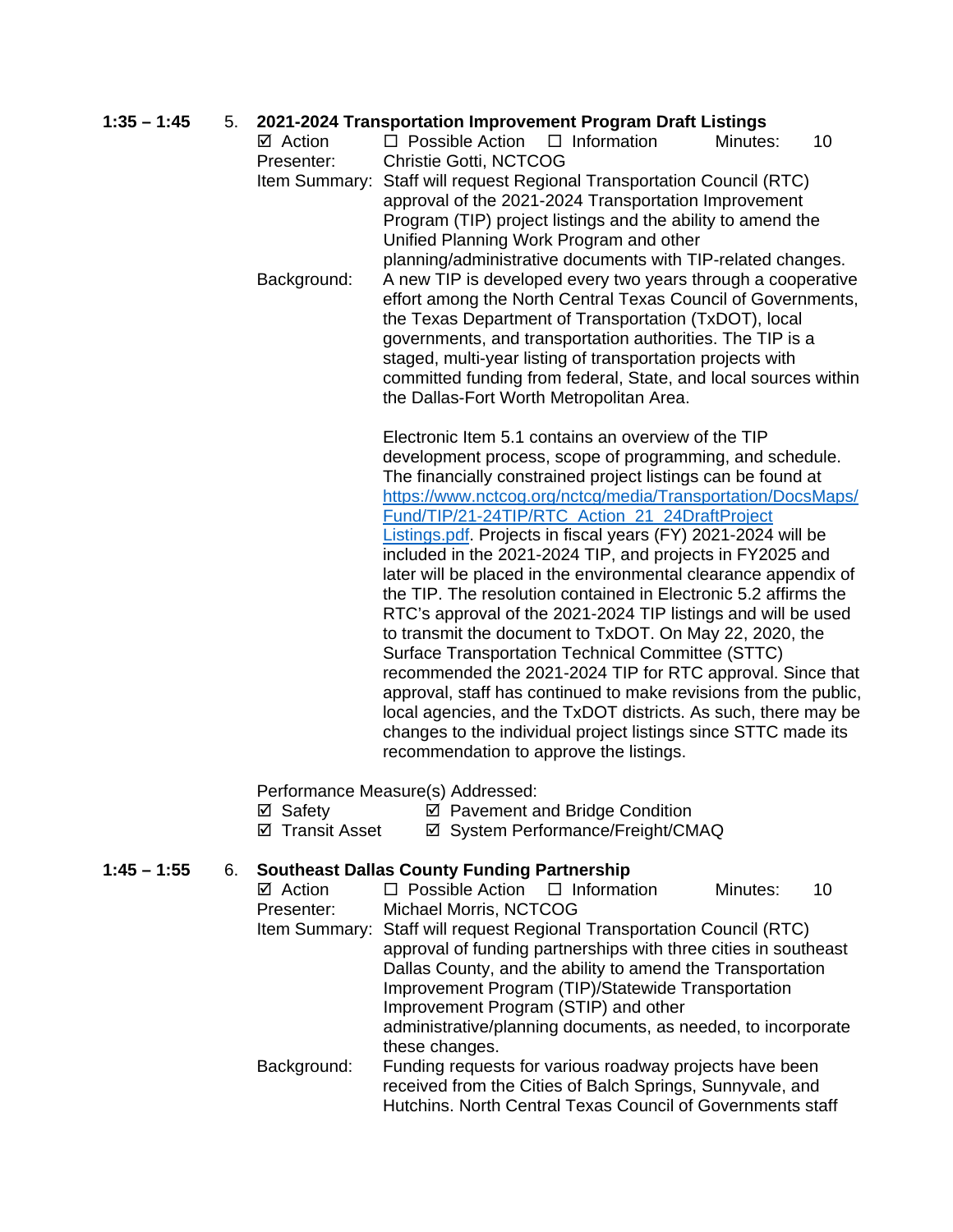has been working with these cities and the Texas Department of Transportation on partnerships to fund these projects. Details on the proposed partnerships can be found in Electronic Item 6. COVID-19 #00X Program numbers are included in this item.

Performance Measure(s) Addressed:

- $\boxtimes$  Safety  $\boxtimes$  Pavement and Bridge Condition
- □ Transit Asset  $\boxdot$  System Performance/Freight/CMAQ

**1:55 – 2:05** 7. **2021 Unified Transportation Program and Regional 10-Year Plan Update**  $\Box$  Possible Action  $\Box$  Information Minutes: 10 Presenter: Christie Gotti, NCTCOG Item Summary: Staff will brief the Council on the latest activities being undertaken and the plan going forward for the Regional 10-Year Plan Update and 2021 Unified Transportation Program (UTP). Regional Transportation Council (RTC) approval of the project listings will be requested. Background: In December 2016, the RTC approved a set of projects for fiscal years 2017-2026 funded with Category 2 (MPO selection) and Category 4 (Texas Department of Transportation (TxDOT) District selection), and submitted for Texas Transportation Commission (TTC) consideration with Category 12 (Commission selection) funds. That action was the Dallas-Fort Worth region's response to the House Bill 20 10-year planning requirement. A series of updates to the 10-Year Plan were made in August 2017, August 2018, and September 2019 in conjunction with the development of TxDOT's UTPs. Since the last update in 2019, North Central Texas Council of Governments staff has been coordinating regularly with the TxDOT Dallas, Paris (Hunt County), and Fort Worth districts regarding updates to previously approved projects as well as potential additions to the 10-Year Plan to be included in the 2021 UTP. Staff has drafted a list that includes these project updates, potential new candidate projects, and scores for each project. In addition, the list of projects proposed for initial funding to allow TxDOT to continue advancing pre-construction activities has been updated. The listings will be brought back to the RTC if further refinements are negotiated with TxDOT.

> Electronic Item 7.1 contains the proposed list of projects. Electronic Item 7.2 includes additional information about this process, the update to the 2020 UTP and the proposed next steps related to the 10-Year Plan. Electronic Item 7.3 contains additional details on the scoring methodology used by staff.

Performance Measure(s) Addressed:

- $\boxtimes$  Safety  $\boxtimes$  Pavement and Bridge Condition
- □ Transit Asset <br>  $\Box$  Transit Asset <br>  $\Box$  System Performance/Freight/CMAQ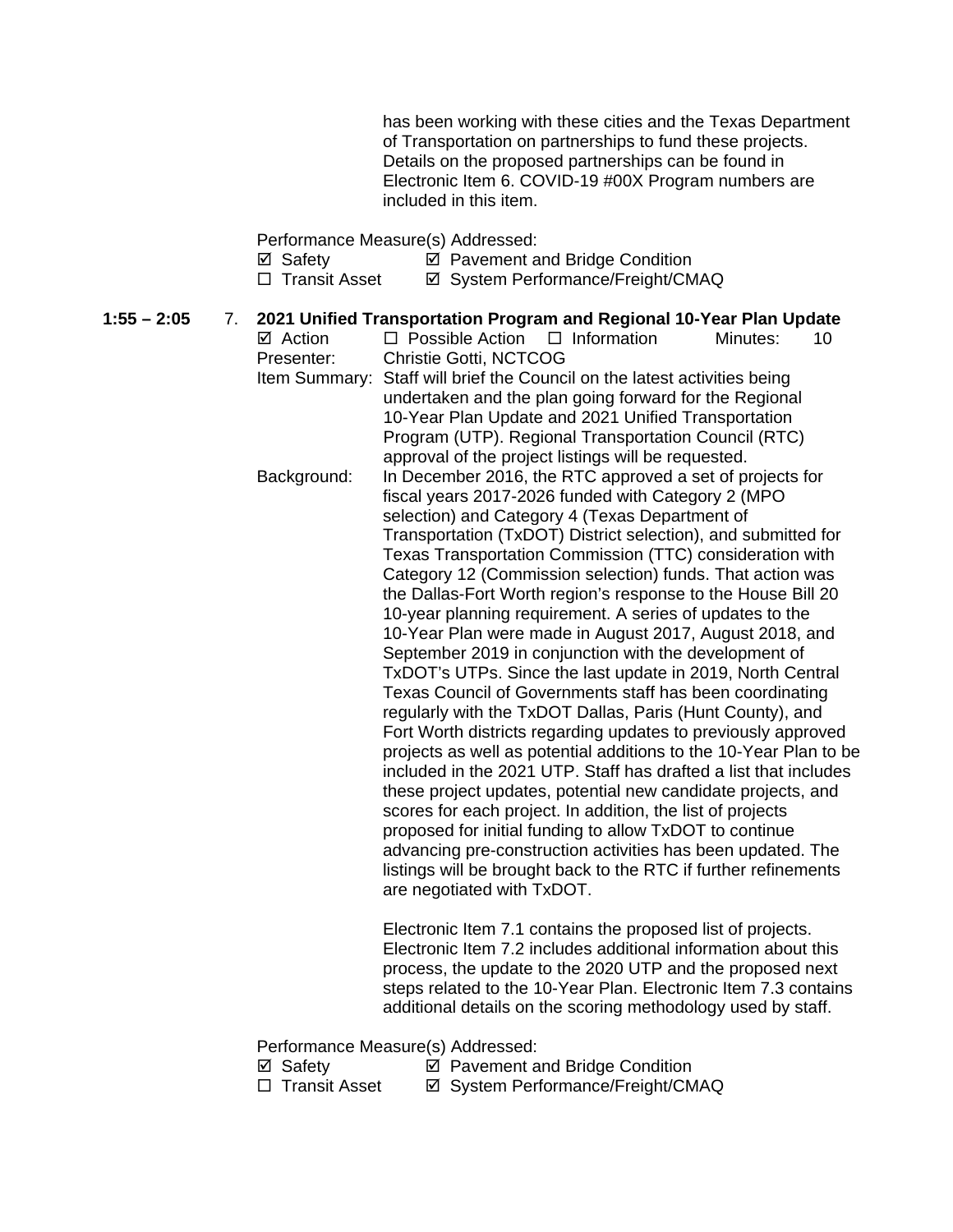## **2:05 – 2:15** 8. **Effect of COVID-19 Restrictions on Transportation and Economic**

| <b>Opportunities</b> |                                                | Lifect of COVID-19 Restrictions on Transportation and Leonomic                                                                                                                                                                                                                                                                                                                                                                                                                                                                                                                                                                                                                                                                                                                                                                                                                                                                                                                                                                                                                                              |          |    |
|----------------------|------------------------------------------------|-------------------------------------------------------------------------------------------------------------------------------------------------------------------------------------------------------------------------------------------------------------------------------------------------------------------------------------------------------------------------------------------------------------------------------------------------------------------------------------------------------------------------------------------------------------------------------------------------------------------------------------------------------------------------------------------------------------------------------------------------------------------------------------------------------------------------------------------------------------------------------------------------------------------------------------------------------------------------------------------------------------------------------------------------------------------------------------------------------------|----------|----|
| $\Box$ Action        | $\boxtimes$ Possible Action $\Box$ Information |                                                                                                                                                                                                                                                                                                                                                                                                                                                                                                                                                                                                                                                                                                                                                                                                                                                                                                                                                                                                                                                                                                             | Minutes: | 10 |
| Presenter:           | Michael Morris, NCTCOG                         |                                                                                                                                                                                                                                                                                                                                                                                                                                                                                                                                                                                                                                                                                                                                                                                                                                                                                                                                                                                                                                                                                                             |          |    |
| Item Summary:        |                                                | Staff will provide an update regarding progress on the RTC4U<br>information system. In addition, possible action may be<br>requested to advance SH 183 (Section 2E Project).                                                                                                                                                                                                                                                                                                                                                                                                                                                                                                                                                                                                                                                                                                                                                                                                                                                                                                                                |          |    |
| Background:          |                                                | North Central Texas Council of Governments staff is continuing<br>efforts to develop an information system of COVID-19 impacts<br>on transportation. Electronic Item 8.1 provides recent<br>performance measures from the Texas Comptroller of Public<br>Accounts. In addition, staff continues to work with Cintra and<br>the Texas Department of Transportation (TxDOT) to advance<br>the next phase of the North Tarrant Express (NTE)/SH 183<br>project in Tarrant and Dallas counties. To continue advancing<br>this project, staff proposes a \$3 million financial backstop on<br>the design to expedite implementation. It is anticipated that the<br>Regional Transportation Council will be released of this<br>requirement within six months when TxDOT formally requests<br>Cintra to begin the design of this already approved Section 2E.<br>More information is contained in Electronic Item 8.2 and<br>Electronic Item 8.3. Electronic Item 8.4 contains a list of<br>candidate projects and includes an initiative that aggregates<br>smaller projects entitled the COVID-19 #00X Program. |          |    |
|                      |                                                |                                                                                                                                                                                                                                                                                                                                                                                                                                                                                                                                                                                                                                                                                                                                                                                                                                                                                                                                                                                                                                                                                                             |          |    |

Performance Measure(s) Addressed:

| ⊠ Safety        | ☑ Pavement and Bridge Condition   |
|-----------------|-----------------------------------|
| ⊠ Transit Asset | ☑ System Performance/Freight/CMAQ |

- -

## **2:15 – 2:25** 9. **Mobility 2045 Update (High-Speed Rail Recommendations) and Metropolitan Transportation Plan Schedule (Postponed at the March 12, 2020, Meeting)**

| $\Box$ Action                                                      | $\Box$ Possible Action $\Box$ Information                                       |  |  | Minutes: | 10 |
|--------------------------------------------------------------------|---------------------------------------------------------------------------------|--|--|----------|----|
| Presenter:                                                         | Kevin Feldt, NCTCOG                                                             |  |  |          |    |
|                                                                    | Item Summary: Staff will provide a discussion regarding the Mobility 2045 high- |  |  |          |    |
|                                                                    | speed rail recommendations. Dallas County Commissioner                          |  |  |          |    |
|                                                                    | Theresa Daniel requested information identifying various high-                  |  |  |          |    |
| speed transportation technologies. In addition, staff will provide |                                                                                 |  |  |          |    |
|                                                                    | a report regarding efforts to update Mobility 2045.                             |  |  |          |    |
| Background:                                                        | The Regional Transportation Council (RTC) adopted Mobility                      |  |  |          |    |
|                                                                    | 2045 on June 14, 2018. Mobility 2045 includes                                   |  |  |          |    |
|                                                                    | recommendations regarding various high-speed rail                               |  |  |          |    |
|                                                                    | technologies and corridors. Previous discussions included the                   |  |  |          |    |
|                                                                    | following topics:                                                               |  |  |          |    |
|                                                                    | • Mobility 2045 recommendations                                                 |  |  |          |    |
|                                                                    |                                                                                 |  |  |          |    |

- Defining various high-speed transportation technologies
- Current high-speed transportation efforts
- Future high-speed transportation opportunities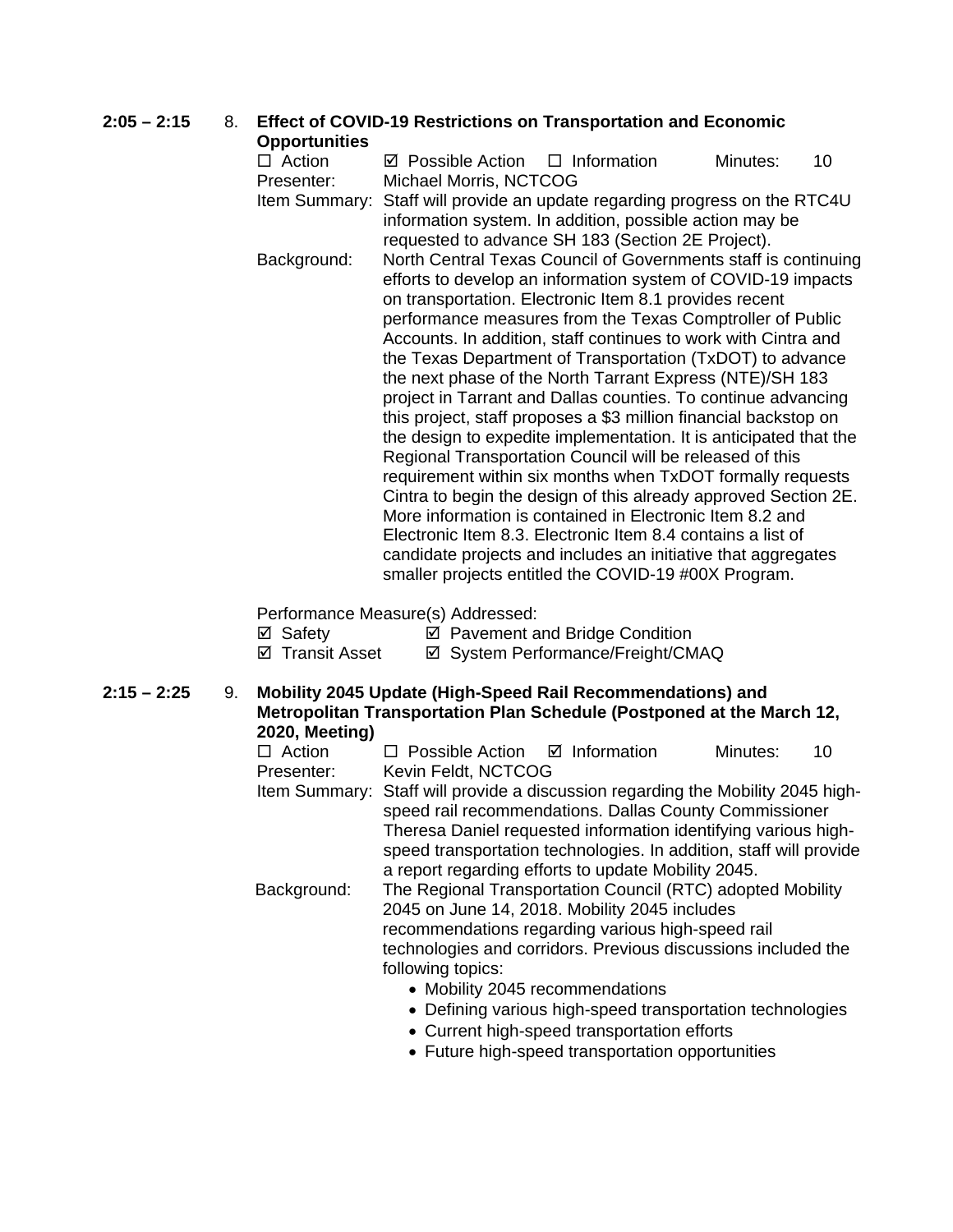Federal guidelines require the Dallas-Fort Worth region to update the region's long-range transportation plan a minimum of every four years. In addition, the Mobility 2045 update will be required to attain Transportation Conformity. The updated plan will include a new financial plan and necessary refinements to projects in the current Mobility 2045 plan.

Performance Measure(s) Addressed:

- **Ø** Safety **Ø** Pavement and Bridge Condition
- ⊠ Transit Asset <br> **Ø System Performance/Freight/CMAQ**

# **2:25 – 2:30** 10. **Election of Regional Transportation Council Officers**

 $\Box$  Possible Action  $\Box$  Information Minutes: 5 Presenter: Duncan Webb, Nominating Subcommittee Chair Item Summary: Approval of Regional Transportation Council (RTC) officers for the next 12-month period will be requested. Background: According to the RTC Bylaws and Operating Procedures, the officers of RTC are elected to serve for a term of one year. The Nominating Subcommittee is charged with providing a slate of officers to the full Council for consideration in June of each year. The Nominating Subcommittee is tasked with confirming that the current Vice Chair and Secretary should move up to the office of Chair and Vice Chair, respectively, and nominate a

new Secretary. The Nominating Subcommittee, in its deliberations, shall address issues of diversity, including sensitivity to gender, ethnicity, and geography in its recommendations. Officers shall be elected public officials appointed by and from the governing body of the member government. The slate of officers shall reflect leadership in rough proportion to the revenue distribution between the Eastern and Western Subregions. This will not be measured on a year-to-year basis, but will be aggregated over longer periods of time. The new officers will begin their terms at the conclusion of the June meeting.

Performance Measure(s) Addressed:

 $\Box$  Safety  $\Box$  Pavement and Bridge Condition

 $\Box$  Transit Asset  $\Box$  System Performance/Freight/CMAQ

### 11. **Progress Reports**

 $\Box$  Action  $\Box$  Possible Action  $\Box$  Information Item Summary: Progress Reports are provided in the items below.

- RTC Attendance (Electronic Item 11.1)
- STTC Attendance and Minutes (Electronic Item 11.2)
- Local Motion (Electronic Item 11.3)
- 12. **Other Business (Old or New):** This item provides an opportunity for members to bring items of interest before the group.